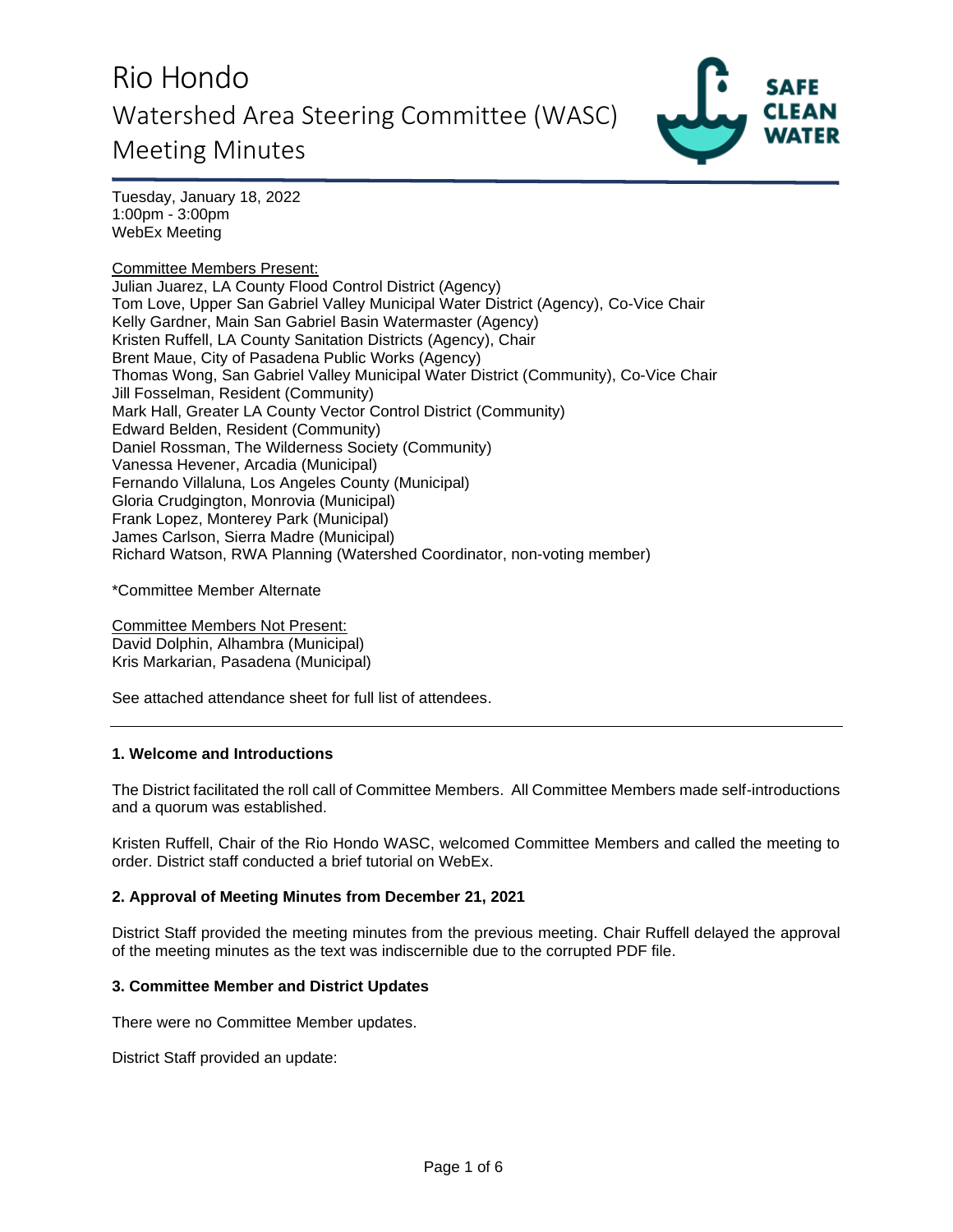# Rio Hondo Watershed Area Steering Committee (WASC) Meeting Minutes



- For the Regional Program, the District has initiated the process of sending Fund Transfer Agreements for projects approved under Round 2 of the Stormwater Investment Plan.
- For the Round 3 Call for Projects, the Rio Hondo WASC received two Infrastructure Program projects, four Scientific Study projects, and zero Technical Resource projects. The Scoring Committee reviewed both Infrastructure Program projects on November 22, 2021. One of the projects (East Los Angeles College Northeast Drainage Area and City of Monterey Park Biofiltration Project) scored below the threshold necessary to be brought to the WASC for consideration.
- Under the Municipal Program, FY 22-23 Annual Plans are due April 1 to the Safe Clean Water Program (SCWP). Annual plans are required to receive the Municipal Program Funds.
- The Stormwater Investment Planning (SIP) tool data has been updated for WASC review. Please review the live beta version and provide feedback as needed.
- Claims for the Low-Income Senior-Owned Special Parcel Tax Exemption and General Incomebased Income Tax Reduction forms are due May 1, 2022. The [tax exception or reduction forms](https://safecleanwaterla.org/resources/tools/) can be found on the SCWP website.
- On January 11<sup>th</sup>, 2022, the Board of Supervisors voted to continue meeting virtually, acting under the authority of Assembly Bill 361 which authorizes public committees to meet without complying with all the teleconferencing requirements of the Brown Act when the situation warrants it. The Board is reviewing every 30 days and will act to cover all the commissions and committees under their authority.

## **4. Watershed Coordinator Updates**

## **a) Watershed Coordinator Quarterly Report, September 26th, 2021 – December 25th, 2021**

Watershed Coordinator Richard Watson provided a presentation summarizing the latest Quarterly Report (refer to the Watershed Coordinator Update and Quarterly Report).

Member Mark Hall asked for more information about the turnout generated at the outreach events. Watershed Coordinator Watson replied that turnout has not been great so far, which is why they will investigate how other Watershed Coordinators have achieved higher turnout. Events with Nature For All have not had high turnout, but the Watershed Coordinators have had insightful interactions with the public members who have turned out. Watershed Coordinator Watson noted that they will be working with other Watershed Coordinators and hope to attract larger audiences at outreach events in the 3rd and 4th quarters. Member Hall noted that the Greater Los Angeles County Vector Control District has also faced similar issues with public events.

Member Daniel Rossman asked whether there was any collaboration or coordination with other funding sources. Watershed Coordinator Watson reported that Los Angeles County's Measure A (of "WHAM") will be explored more, since community groups have expressed interested in greening shared spaces and there are connections between SCWP and Measure A.

### **5. Ex Parte Communication Disclosures**

There were no ex parte communication disclosures.

### **6. Public Comment Period**

No public comments.

### **7. Presentation and Discussion Items:**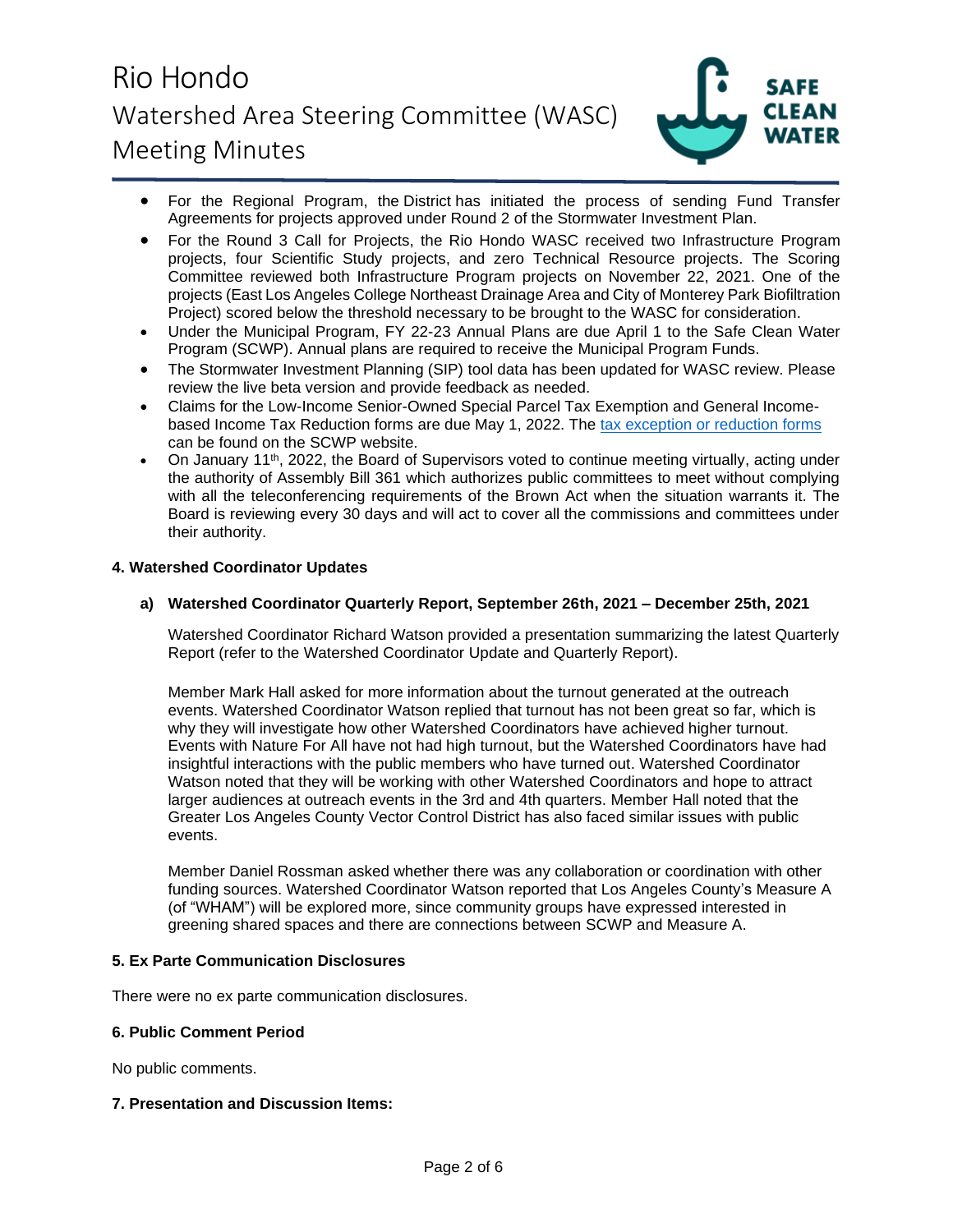

## **a) Presentations**

## **i. WaterTalks - Disadvantaged Community Involvement Program (DACIP)**

Presentation by Ariel Lew Ai Le Whitson (awhitson@treepeople.org), Director of Education and Community, TreePeople. Update on the WaterTalks program and the nexus with SCWP (refer to Resources). Whitson provided a land acknowledgement and a resource for communities to identify native lands [\(https://native-land.ca/\)](https://native-land.ca/).

Mike Antos (Stantec) noted that the WaterTalks program and tools developed by DACIP are available as resources for the WASC to identify community needs and goals and their relation to the projects that come through SCWP.

Watershed Coordinator Watson asked when the Needs Assessment results will be available. Whitson responded that the Needs Assessment results will be completed by the end of next month; the dashboard is available now.

Watershed Coordinator Watson asked if the materials will be translated into other languages. Whitson responded that in addition to Spanish, the survey was translated into Chinese and Farsi; the materials can be translated into other languages with the arrangement of a translator.

Member Thomas Wong echoed Watershed Coordinator Watson's comments about translating the materials into other languages and proposed inviting Whitson back to the WASC to share the results of the Needs Assessment. Chair Ruffell asked District Staff to arrange the meeting with TreePeople.

### **b) Discussion Items**

### **i. Regional Program Quarterly Report Summary**

Quarter 3 (January – March 2021) and Quarter 4 (April – June 2021)

District Staff presented a Microsoft Excel summary table of the Regional Program Quarterly Reports for Round 1 Projects in Quarter 3 and Quarter 4. Project applicants that denoted a modification concern or delay were invited to contribute to the discussion. District staff provided an example of a common issue where the District cannot execute Transfer Agreements or disperse Program Funds for CEQA activities (I.e., construction). The process in turn is halted until the CEQA is approved. Full reports are available on the SIP Tool.

## **Baldwin Lake and Tule Pond Restoration Project** (Infrastructure Project)

Member Julian Juarez noted that slight modifications to the plan's nature-based solutions have been made. The project proponents removed the bioswales and replaced them with a pre-filter system (hydrodynamic CDS). Tule Pond will still be soft bottom and the  $85<sup>th</sup>$  percentile storm will be captured and treated. There were some delays in finalizing the design, but the design team is now proceeding with 60% designs.

Chair Ruffell requested clarification about the activity concern. Member Juarez added that the project team has received the notice to proceed with the 60% designs.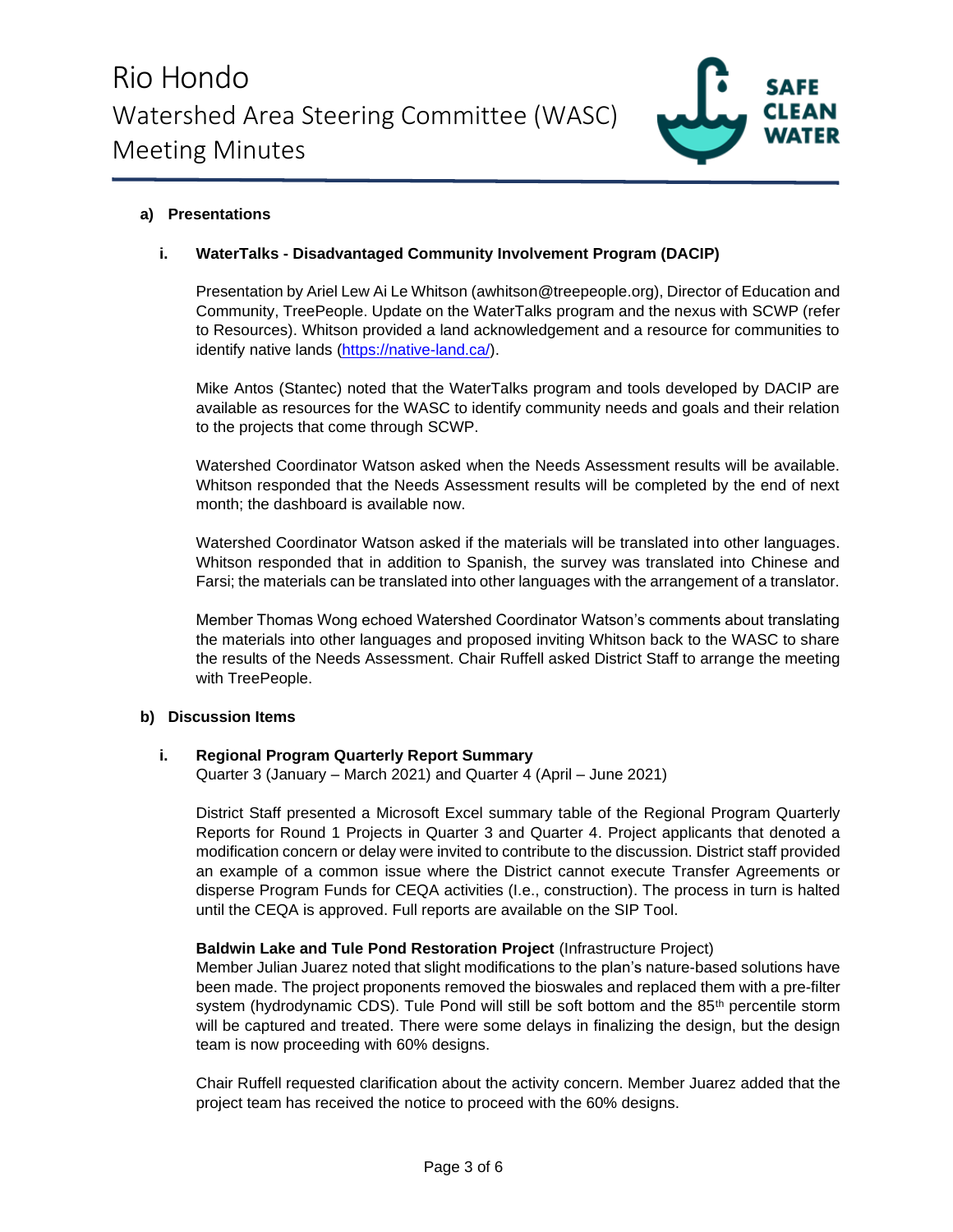

Chair Ruffell asked the District what level of changes that would trigger an impact on the project's funding. District Staff said that is up to the WASC's discretion and the District has no legal recourse, as long as the project continues to meet the transfer agreements.

Member Hall asked whether the pre-treatment devices will be from the State Water Board's list of full trash capture devices. (This list compiles devices that allow for proper inspection and treatment.) Member Juarez responded that the design team will check that the devices are on the State Water Board's list. Watershed Coordinator Watson noted that the State Board may have permitted the use of the Los Angeles Regional Water Board's existing list of devices. Member Hall noted the Regional Board List may need to be verified and requested the project team to check that the devices are on the State Water Board's list. The Project Applicant later clarified with the Design Team and confirmed that the hydrodynamic separators (Aqua-Swirl Stormwater Treatment System) that will be installed for the Project is Board certified and since the filter media (AquaShield's Aqua Filter) is an added benefit to the process, it will not require any additional approval from the Water Board

Staff will coordinate with Member Juarez to responded to questions regarding their quarterly report.

District Staff referred back to Chair Ruffell's question regarding the activity concerns for the Baldwin Lake and Tule Pond Restoration Project and noted that the concerns were due to the delay of the 60% plans and the delay in receiving project partner comments from the City of Arcadia and DPR, which are required prior to moving forward with the project design concept report.

District Staff referred back to Chair Ruffell's question regarding changes affecting project funding and quoted the SCWP Ordinance – the WASC shall review the Infrastructure Program project developers' quarterly and expenditure reports and annual summaries to evaluate whether the schedules, budgets, scopes, and expected benefits are significantly changed and remain consistent with SCWP goals. Programs and projects that are over budget, behind schedule, or demonstrate reduced or revised scopes or benefits may be adjusted or removed from future SIPs.

## **Load Reduction Strategy (LRS) Adaptation to Address the LA River Bacteria TMDL for the ULAR Watershed Management Group** (Scientific Study)

District Staff clarified that the LRS Adaptive plan to the Regional Board was pushed to August. Watershed Coordinator Watson asked whether there could be verification as to whether the plan was submitted. Chair Ruffell asked whether the Adaptive Plan would be of concern to the WASC committee. Chair Ruffell asked District to invite the project proponents of the two scientific studies (Load Reduction Strategy (LRS) Adaptation to Address the LA River Bacteria TMDL for the ULAR Watershed Management Group and preSIP: A Platform for Watershed Science and Project Collaboration) to speak on the quarterly reports and to agendize the discussion for the scientific studies at the next WASC meeting.

**East Los Angeles Sustainable Median Stormwater Capture Project** (Infrastructure Project)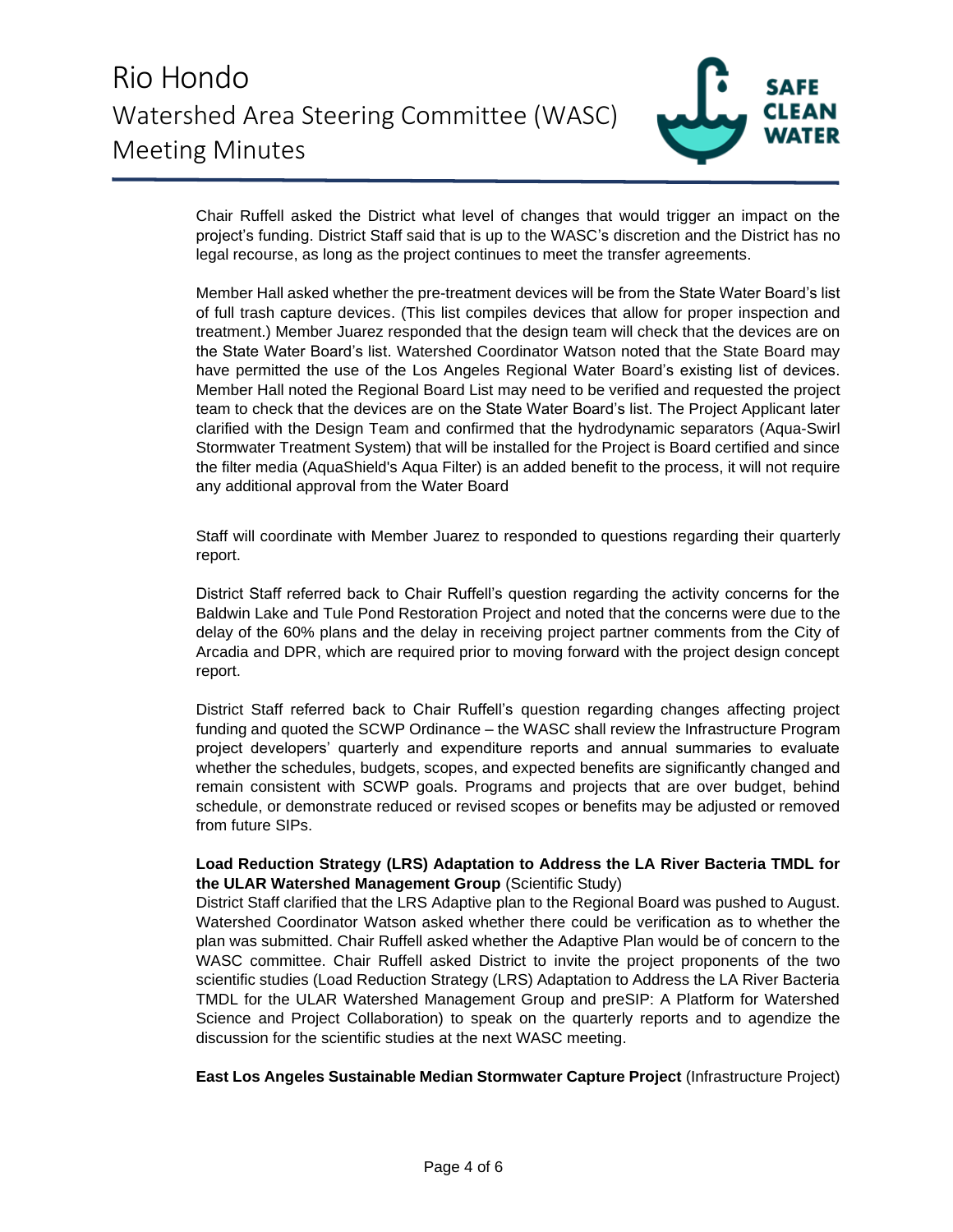

Watershed Coordinator Watson had a conversation with TJ Moon (LA County Public Works) about the project, who said it was completed in December. Moon will be touring the completed project with the Upper Los Angeles River Enhanced Watershed Management Plan (ULAR EWMP) group.

Member Gloria Crudgington echoed that more information is needed for the WASC to confirm whether the project proponents will encounter additional problems as a result of changes or whether they can accomplish what they said they will.

Chair Ruffell proposed moving to the public comment period, to open the regional program updates discussion to public members.

Kevin Chang (LA County) presented an update on the East Los Angeles Sustainable Median Stormwater Capture Project. LACPW issued a notice of substantial completion before the Christmas holiday, however, the project still needs to touch up on a vault that settled by approximately an inch. There are no scope changes and the project is ahead of schedule. Chang offered to schedule a tour of the project with the WASC.

## **8. Public Comment Period**

No public comments.

## **9. Voting Items**

No voting items.

### **10. Items for Next Agenda**

The next meeting will be held Tuesday, February 15, 2022, from 1:00 – 3:00 PM.

a) Rio Hondo (RH) Project Prioritization and Selection Discussion for populating the Fiscal Year 2022- 23 Stormwater Investment Plan (SCW Portal)

District staff discussed the timeline and process for developing the SIP. Presentations for the Rio Hondo WASC are complete, so the WASC will begin developing the SIP for the new year. District staff requested WASC members review the SIP tool, portal, dashboard, and digital library created by Stantec. In previous SCWP rounds, the WASC conducted a preliminary ranking of projects and used that exercise as a discussion tool. The Southern California Coastal Water Research Project (SCCWRP) scientific study reviews are expected in February or March. The results from the study will be reviewed as an agenda item in future meetings. Deliberations on any new and continuing projects will need to be added to a future meeting agenda. The WASC will discuss and agree on the scenarios to use in the SIP and vote to approve and send the SIP to the Regional Oversight Committee (ROC). The ROC will review the SIP and provide any comments. The WASC will review those comments and return the SIP to the ROC, which will vote to approve and send to the Board of Supervisors. Approval from the Board is expected by the end of July.

District Staff asked whether the WASC would like to either rank the projects prior to the discussion or hold a preliminary discussion prior to ranking them.

Chair Ruffell responded that for new members of the WASC, it would be helpful to have a preliminary discussion of the projects, prior to ranking them. Member Love, Member Hall, and Member Crudgington agreed with Chair Ruffell.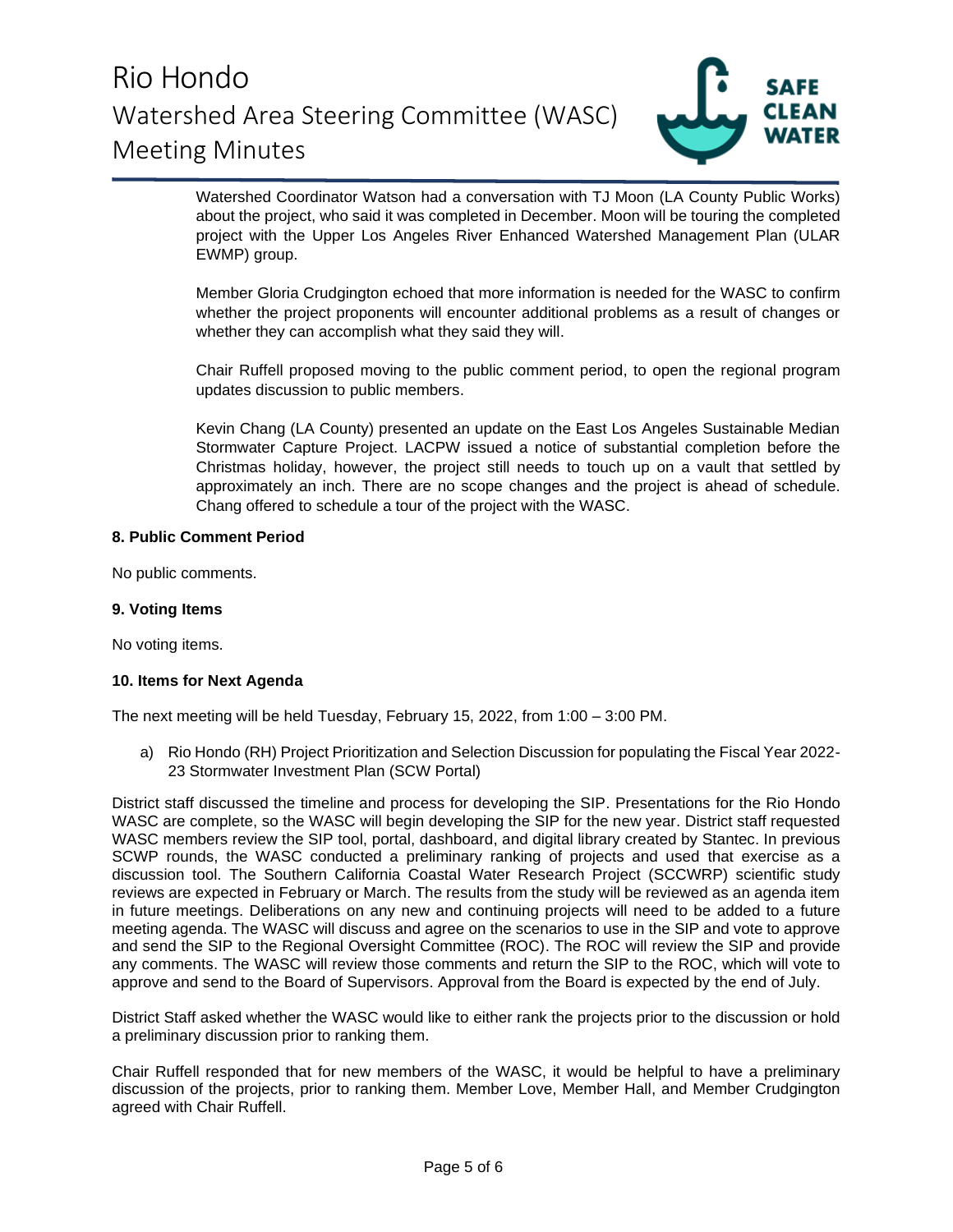# Rio Hondo Watershed Area Steering Committee (WASC) Meeting Minutes



Watershed Coordinator Watson asked District Staff when the SCCWRP would complete peer reviews for the scientific studies. District Staff responded they will likely be complete late February or early March, but this is subject to change and the studies will be received individually.

Chair Ruffell concluded that a discussion will be held first to develop preliminary rankings prior to ranking the projects for the SIP. That discussion should be agendized in a future meeting. Chair Ruffell encouraged new WASC members to reach out to District Staff for any resources on the process.

Chair Ruffell announced that Watershed Coordinator selection for the next term will likely take place in April 2022.

Chair Ruffell noted that in the next meeting, WASC will hear from the two projects that the WASC was not able to hear from during this meeting.

### **11. Adjournment**

Chair Ruffell thanked WASC members and the public for their attendance and participation and adjourned the meeting.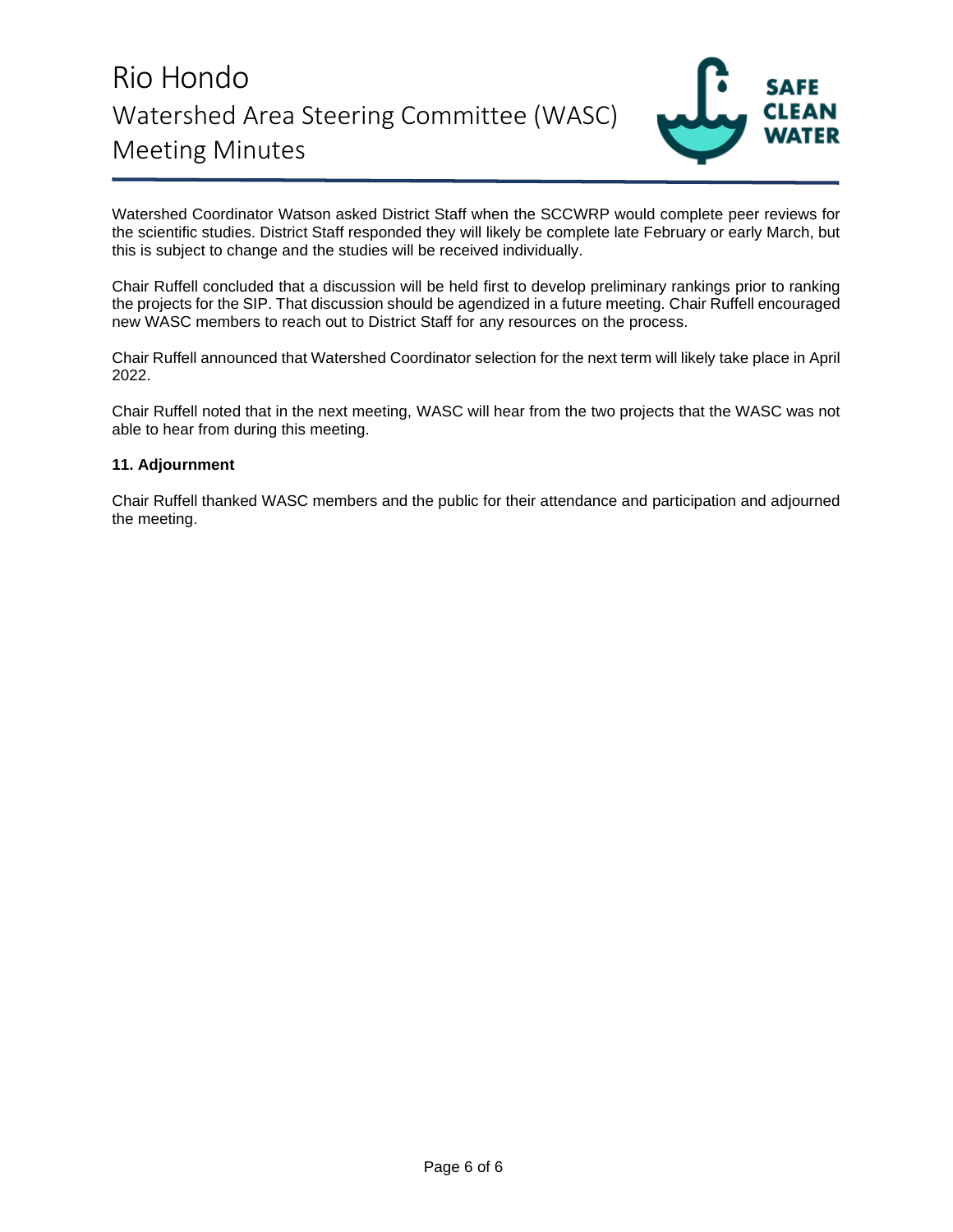| RH WASC - January 18, 2022                                          |                       |         |                           |                     |                                              |                |                |                |              |                |                |                |
|---------------------------------------------------------------------|-----------------------|---------|---------------------------|---------------------|----------------------------------------------|----------------|----------------|----------------|--------------|----------------|----------------|----------------|
|                                                                     | <b>Quorum Present</b> |         |                           |                     | Voting Item                                  |                |                |                |              |                |                |                |
| Member Type                                                         | <b>Member</b>         | Voting/ | <b>Present? Alternate</b> | Voting/<br>Present? | Approve 12/21 Meeting<br>Minutes - Postponed |                |                |                |              |                |                |                |
| Agency                                                              | Julian Juarez         | X       | Ramy Gindi                |                     |                                              |                |                |                |              |                |                |                |
| Agency                                                              | Tom Love              | X       | Patty Cortez              |                     |                                              |                |                |                |              |                |                |                |
| Agency                                                              | Kelly Gardner         | X       | <b>Tony Zampiello</b>     |                     |                                              |                |                |                |              |                |                |                |
| Agency                                                              | Kristen Ruffell       | X       | Quynh Tran                |                     |                                              |                |                |                |              |                |                |                |
| Agency                                                              | <b>Brent Maue</b>     | X       | James Tong                |                     |                                              |                |                |                |              |                |                |                |
| <b>Community Stakeholder</b>                                        | Thomas Wong           | X       | Bryan Matsumoto           |                     |                                              |                |                |                |              |                |                |                |
| <b>Community Stakeholder</b>                                        | Jill Fosselman        | X       |                           |                     |                                              |                |                |                |              |                |                |                |
| <b>Community Stakeholder</b>                                        | Mark Hall             | X       | Mark Daniel               |                     |                                              |                |                |                |              |                |                |                |
| <b>Community Stakeholder</b>                                        | Edward Belden         | X       |                           |                     |                                              |                |                |                |              |                |                |                |
| <b>Community Stakeholder</b>                                        | Daniel Rossman        | X       | Liliana Griego            |                     |                                              |                |                |                |              |                |                |                |
| <b>Municipal Members</b>                                            | David Dolphin         |         | Latoya Waters             |                     |                                              |                |                |                |              |                |                |                |
| <b>Municipal Members</b>                                            | Vanessa Hevener       | X       | <b>Eddie Chan</b>         |                     |                                              |                |                |                |              |                |                |                |
| <b>Municipal Members</b>                                            | Fernando Villaluna    | X       | Ruby Wang                 |                     |                                              |                |                |                |              |                |                |                |
| <b>Municipal Members</b>                                            | Gloria Crudgington    | X       | Alex Tachiki              |                     |                                              |                |                |                |              |                |                |                |
| <b>Municipal Members</b>                                            | Frank Lopez           | X       | <b>Bonnie Tam</b>         |                     |                                              |                |                |                |              |                |                |                |
| <b>Municipal Members</b>                                            | Kris Markarian        |         |                           |                     |                                              |                |                |                |              |                |                |                |
| <b>Municipal Members</b>                                            | James Carlson         | X       | Chris Cimino              |                     |                                              |                |                |                |              |                |                |                |
| <b>Watershed Coordinator</b><br>Non-Voting Member (RWA<br>Planning) | <b>Richard Watson</b> | X       | Julie Millett             |                     |                                              |                |                |                |              |                |                |                |
| <b>Total Non-Vacant Seats</b>                                       | 17                    |         |                           | Yay (Y)             | $\overline{0}$                               | $\overline{0}$ | $\overline{0}$ | $\overline{0}$ | $\mathbf{0}$ | $\overline{0}$ | $\overline{0}$ | $\overline{0}$ |
| <b>Total Voting Members Present</b>                                 | 15                    |         |                           | Nay (N)             | $\overline{0}$                               | $\overline{0}$ | $\Omega$       | $\overline{0}$ | $\Omega$     | $\overline{0}$ | $\Omega$       | $\Omega$       |
| Agency                                                              | 5                     |         |                           | Abstain (A)         | $\overline{0}$                               | $\overline{0}$ | $\overline{0}$ | $\overline{0}$ | $\mathbf{0}$ | $\overline{0}$ | $\Omega$       | $\overline{0}$ |
| Community Stakeholder                                               | 5 <sub>5</sub>        |         |                           | Total               | $\overline{0}$                               | $\overline{0}$ | $\Omega$       | $\overline{0}$ | $\Omega$     | $\overline{0}$ | $\Omega$       | $\Omega$       |
| <b>Municipal Members</b>                                            | $\sqrt{5}$            |         |                           |                     | Not Approved                                 | Not Approved   | Not Approved   | Not Approved   | Not Approved | Not Approved   | Not Approved   | Not Approved   |